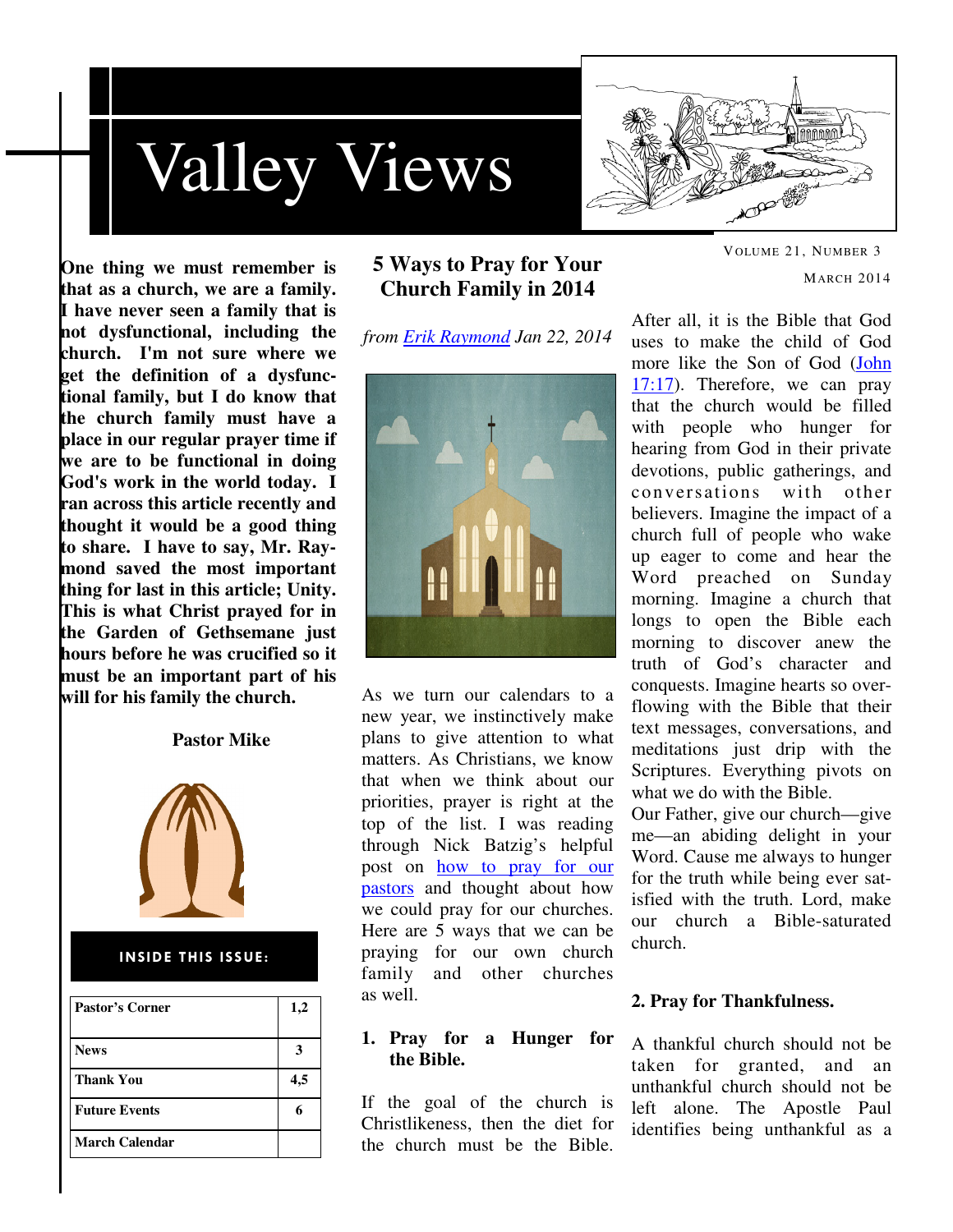footprint of unbelief (Rom. 1:21) while noting thankfulness as a mark of a believer (Col. 3:15–17). One way we can be praying for our churches is to plead with God that we would be thankful.

But thankful for what? And thankful to whom?

The Apostle shows us that the thankfulness we are after is Godcentered and gospel-wrought. In other words, we want to see churches enveloped by a real joy in God because of what He has done for us in Christ. You see this in Colossians 1 as Paul, himself in prison, prays for a church full of people whom he has never met that they would understand the greatness of God and joyfully respond to the gospel with thanksgiving to God  $(Col. 1:9-14)$ .

God, make us to be a church that is thankful to You and for You. May Your worth and work captivate our hearts, minds, and wills so that circumstances are transcended by the fact that You are for us in Christ.

## **3. Pray for Gospel Growth.**

The gospel is intended to advance. Jesus commissioned His disciples as missionaries (Matt. 28:19–21) and churches have been advancing the gospel ever since. This cannot happen, however, with churches full of people unmoved by the gospel. The truth of the gospel must get down deep into the marrow of our beings, our very souls. It is a truth that must color every thought, action, and reaction. As we grow in our understanding of the gospel (and its implications), we find ourselves growing in our knowledge and application of the Bible.

We become mature. Now, please understand—there is a difference between knowing about the Bible and gospel growth. The Pharisees knew a lot about the written Word but they rejected the incarnate Word. You have to do more than graduate with a degree in Bible Trivia. To grow in the gospel is to have one's identity, mission, security, and hopes all built on what Christ has done. A church that is growing in the gospel is filled with people who are joyfully loving, serving, and sacrificing for one another as they demonstrate the gospel. They are also tactfully, winsomely, and zealously declaring the gospel to each other and the world around them.

God, strengthen us in the gospel. Draw us deeply into the glory of Christ. Make us more and more impressed with Him this very day. Cause us to grow in the gospel and walk in a manner worthy of it.

## **4. Pray for Holiness.**

The Apostle Peter exhorts us to be holy because God Himself is holy  $(1$  Peter 1:15–16). Before the church is anything else, she is set apart to holiness. Therefore, one of the prevailing burdens for us in prayer is to walk in holiness that corresponds to the reality of being positionally set apart by God. This is a challenge because we live in the midst of a world that is not holy. It does not regard holiness as a virtue. It, quite frankly, mocks holiness. As a result, we need to

continually pray for our church family that we would be a holy people. The Bible tells us to pursue, or strive, after holiness with an intense effort (Heb. 12:14). This unwavering burden to reflect the divine character to one another and to the world around us must be an ongoing prayer.

Our holy God, make us to prize and pursue Your holiness. Strengthen our burden, commitment, and endurance to strive daily after holiness in our lives.

## **5. Pray for Unity.**

The gospel brings people together. What's more, it brings sinful people with various backgrounds (geographic, ethnic, economic, etc.) together. The gospel takes selfish people and causes them to love one another. However, we know from reading the New Testament and from experience that selfishness constantly attempts to overthrow unity. How do we combat this? We are told to preserve unity (Eph. 4:2) by walking in a manner that is worthy of the gospel. This is a humble, gentle, enduring, and loving walk. It tends toward preserving unity rather than fracturing it. As long as selfishness exists, we must find ourselves praying for unity. We get there by asking for believers to walk this gospel walk, leaving footprints of humility.

Father, You are one God in three persons. There is such a loving, happy unity in the Trinity. Make this church—make me—to feel this happiness. Cause us to be united in and through the Trinity so that we might be united together, as a church, in love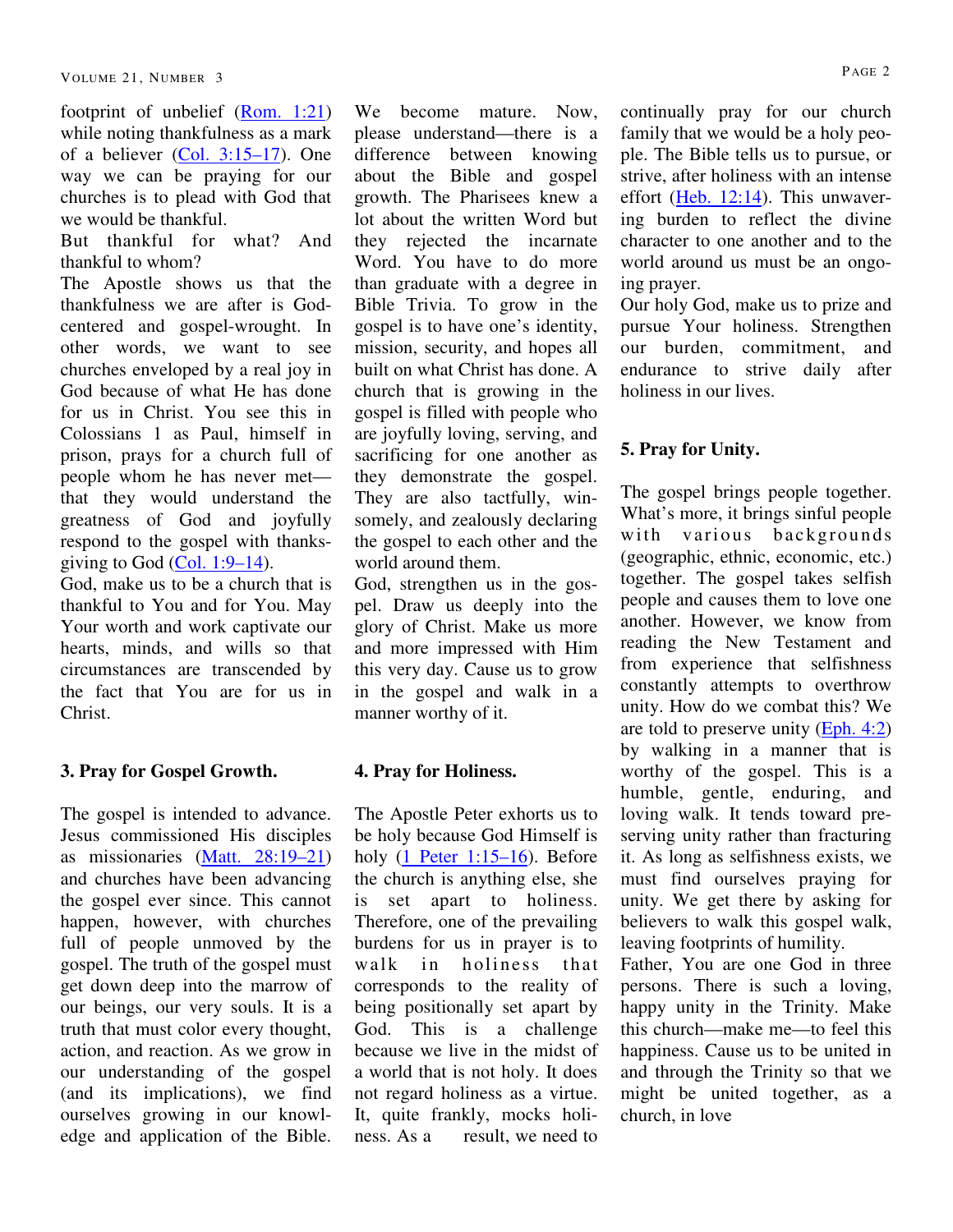## Church Directories

We will be printing and handing out updated printed directories of church members and friends. Anyone wanting their email address or their cell phone number listed in the directories, please give them to Pastor Mike.

#### Favorite Scriptures

If you have any favorite scriptures you would like to learn about or any that you have questions about, please write them down and give them to Pastor Mike as he will be preaching on these in 2014.

## **VBS News**

Ahoy matey! Grab your flip flops, sunscreen, and snorkel and mark your calendars for June 23, 2014-June 27, 2014 from 9-11:30 a.m.! It's time to set sail for an amazing adventure with God on SonTreasure Island. This year at VBS we will dig deep into the sand to find the best treasure of all—God's unconditional love! As we explore, we will be learning how God's love is giving, kind, caring, forgiving, and forever! We are looking for sailors and swabbies to join our castaway crew. We are also looking for some courageous mateys ages 3 through those entering  $7<sup>th</sup>$  grade willing to set sail with us to SonTreasure Island for an adventure of a lifetime. Please help us discover and teach about the most precious and lasting treasure of all—God's love! If interested, please contact Captains: Shayna Heintzelman and Taryn Myers, or First Mate: Pastor Mike.

## Quilt Day Excitement

We say anyone is welcome to visit us for fellowship during quilting. …..

Although we thought [everyone] would enter by the door, not drop in through the ceiling!



St. John's is currently seeking someone to fill the position of Church Treasurer beginning March 1. This is a voluntary position and Becky has



offered to help anyone with questions regarding to the position and all it includes. Please let Pastor Mike know if you are interested.



| <b>Donations</b>                                                                   |                        |  |  |  |
|------------------------------------------------------------------------------------|------------------------|--|--|--|
| Donations were given to Shepherds of the Street and<br>Son Light House as follows: |                        |  |  |  |
| <b>Shepherds of the Street:</b>                                                    | <b>Son Light House</b> |  |  |  |
| 5 hats                                                                             | 13 hats                |  |  |  |
| 10 coats                                                                           | 9 pr. gloves           |  |  |  |
| 3pr. gloves                                                                        | 15 jackets             |  |  |  |
| 2 pr. sleepers                                                                     | 20 sweaters            |  |  |  |
| 1 lined shirt jacket                                                               | 21 scarves             |  |  |  |
|                                                                                    | 1 coat                 |  |  |  |
|                                                                                    | 2 bathrobes            |  |  |  |
|                                                                                    | 3 snowpants            |  |  |  |
|                                                                                    | 2 vests                |  |  |  |
|                                                                                    | 4 scarf sets           |  |  |  |
|                                                                                    | 1 socks                |  |  |  |
|                                                                                    |                        |  |  |  |

Apple Dumpling Gang: 25 boxes of cereal to the Son Light House.



Bat "Guest" Trapped



Bat "Guest" Released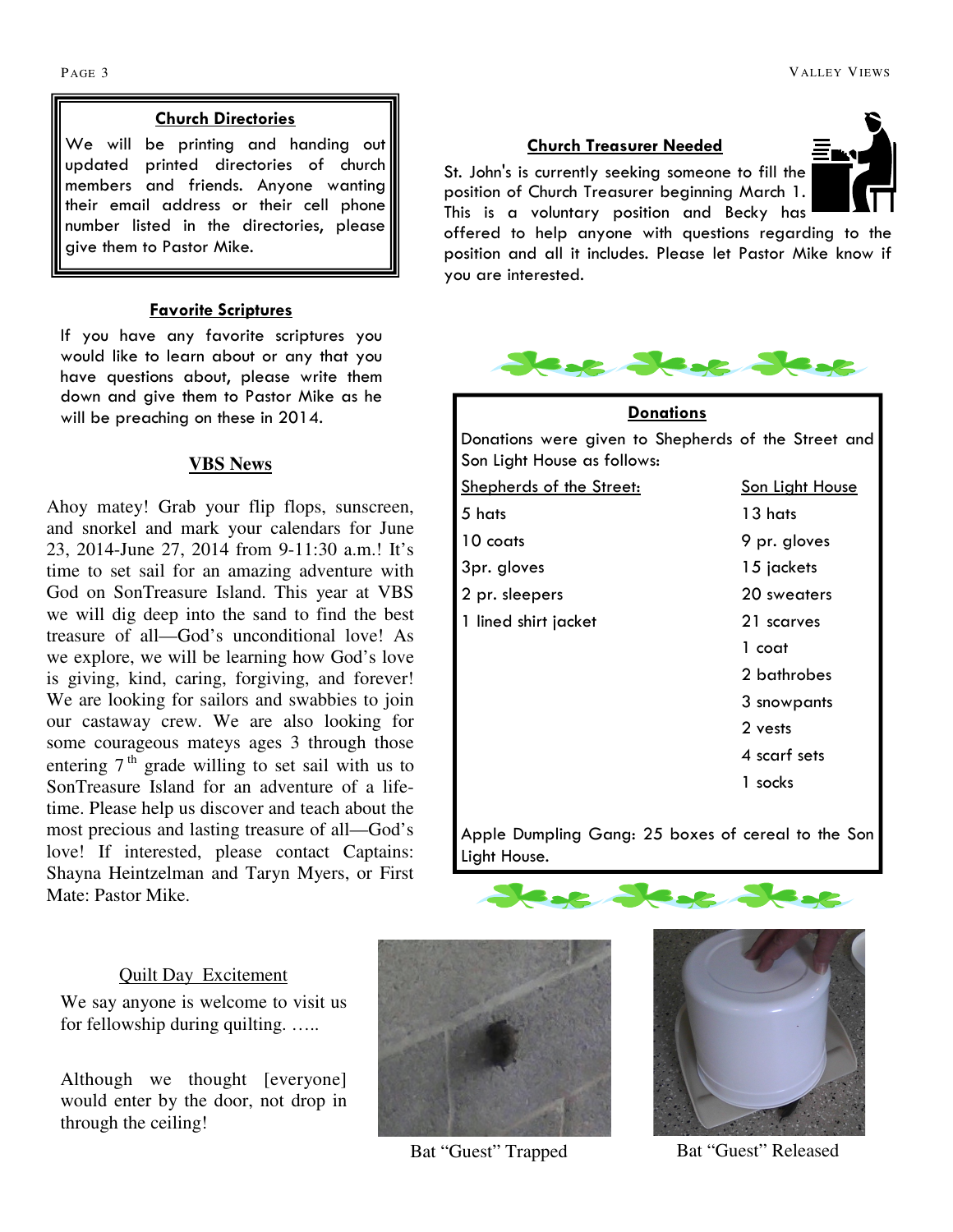VOLUME 21, NUMBER 3

We would like to thank our church family from both churches for their continued prayers and cards sent during Carl's illness. We also thank the church for everything they have done for us. Carl still has a long road ahead of him, but he is doing some what better.

Thanks again.

Carl and Janet Eiswerth



A very special thank you… … for being so very thoughtful! Thank you very much for the college care package. Luke Miller

Elimsport UMC Benevolence Fund, Thank you for your help in making a difference for the cause of Christ. We greatly appreciate your gift and covet your prayers.

Sojourner Truth Ministries Inc.

#### Dear Friends,

On behalf of the American Rescue Workers, I would like to thank you for your generous donation of \$300.00 received on December 16, 2013.

Since its inception in 1884, the American Rescue Workers is motivated by the love of God and a practical concern for the needs of humanity. Our goal is to preach the Gospel and undertake the Spiritual uplifting and the providing of material aid to those in need in our community. This is only possible because of thoughtful contributions from people like you.

Once again, thank you for your generous support! Sincerely, Colonel Sam Astin Commanding Officer



#### Dear Friends in Mission:

Thank you for your gift received on 12/31/13 of \$250.oo to the General Board of global Ministries through The Advance, the designated mission giving channel of The United Methodist Church. We are pleased to share that 100 percent of your contribution will support the missionary community in hour of James Keech Advance #10841Z. Giving through The Advance enables United Methodist to partner with one another in mission and ministry around the world. Thank you for joining with us in God's mission.

United Methodist missionaries serve in more than 60 countries around the world. With your gift and prayers, you have initiated a partnership with missionaries planting churches and developing congregations, providing health care in remote areas, and working in sustainable agriculture and community development. Your gift allows Global Ministries missionaries to be The United Methodist Church's embodiment of Christ in the world. Thank you for partnering with us in God's mission. We are grateful for your support of this life-giving work.

Please let us know if you have questions and/or concerns, as we welcome the opportunity to speak with you. You can reach the Gift Processing Unit at 212-870-3611. Information on Advance projects and missionaries can be accessed online at wwqw.uncmission.org. We also invite you to sign up on our website to receive our electronic newsletter, ConnectNMission. This monthly publication will keep you informed about Global Ministries' work.

May God grant you a sense of hope and joy as you continue your support for mission. Grace and Peace, Roland Fernades Shawn Bakker General Treasurer Deputy General Secretary General Board of Global Ministries Communication and Development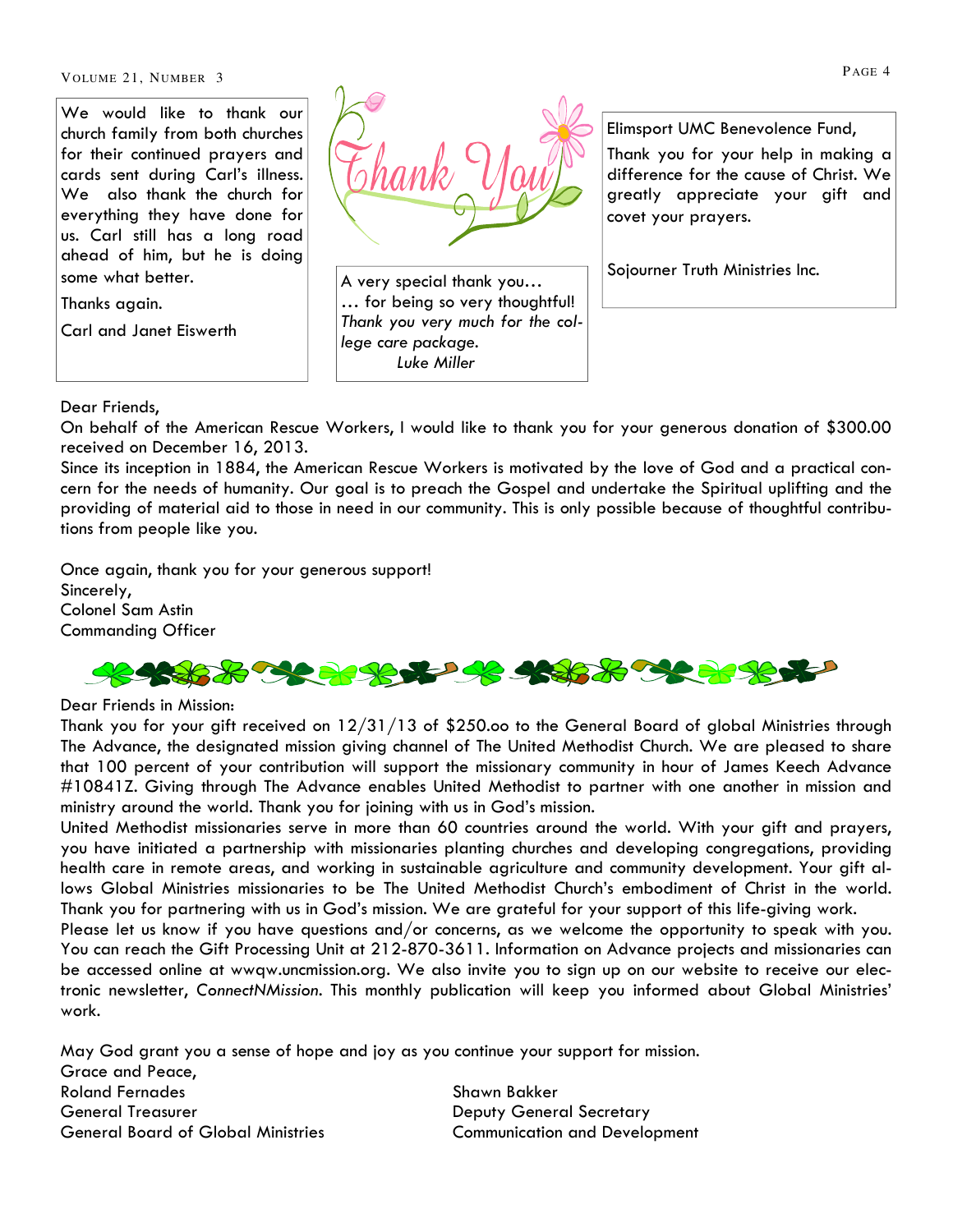To: Members and Friends St.John's United Methodist Church:

On behalf of the recipients, volunteers and board of Directors at the Son Light House, "Thank You" for the donation of cereal we received February 17, 2014. This contribution will be distributed in March at the Son Light House.

Your support in helping our ongoing mission at the Son Light House is greatly appreciated.

The month of January 2014, 579 households received food and clothing or 1,448 individuals, 446 youth, 710 adults, 292 senior 60+, and 9 new households registered in November at Son Light House.

Son Light House depends on the community and local support with both food and monetary donations and not to forget our volunteers making it possible to provide this service to the many families in need during the year.

Gratefully, Ken and Delores Frey, Directors Son Light House

God Bless Your Generosity! Your Gift Provides Light To Those In Crisis.

Dear Friends at Elimsport U.M. Church,

Your recent donation to the Shepherd of the Streets Ministry is deeply appreciated.

Your gift of love is the spark needed for the candle to burn brighter in the hearts of those walking a difficult road.

May the Lord shine brightly in all you say and do.

Sincerely yours in Christ,

J. Morris Smith, Th.D.

Thank you for your generosity. May the Lord richly bless you for graciously reaching out to others in need. Karen Nelson, Volunteer



## Youth Fellowship Progressive Hoagie

Anyone who would like to sign up to provide an ingredient for the youth fellowship's progressive hoagie on March 30th please contact Tweet know by March 16<sup>th</sup>. You can sign up for:

rolls ham/turkey cheese lettuce/tomatoes mayo/oil/peppers/onions chips Soda

The youth visit your home and share scriptures and songs in return for the hoagie ingredient. We appreciate your support.

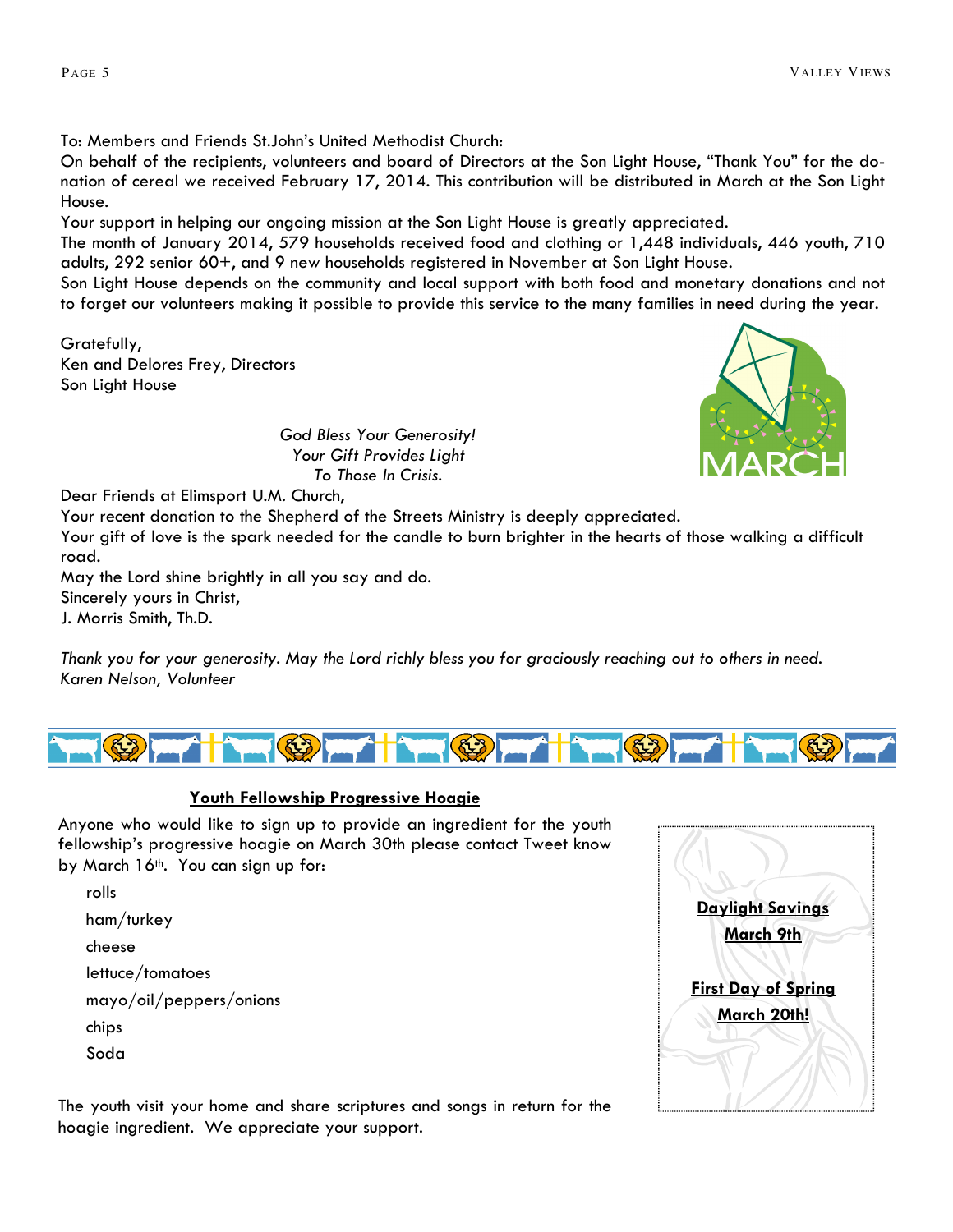#### Upcoming Dates To Remember:

Wednesday, March 5th at 7:00 pm Ash Wednesday Service at St. John's Tuesdays, March 11,18 & 25 at 7:00 pm Lenten Service at St. John's Sunday, March 24th at 4:00 pm Parish Game Day Tuesdays, April 1 & 8 at 7:00 pm Lenten Service at Elimsport Thursday, April17th at 6:30 pm Sader Meal at Elimsport Friday, April 18th at 7:00 pm Good Friday Service at Elimsport Sunday, April 20th at 6:00 am Sunrise Service at Elimsport Pavilion Monday-Friday, June 23rd-27th at 9:00 am Bible School at Elimsport Friday, June 27th Bible School Closing at Elimsport Sunday, June 29th Combined Services at Elimsport Pavilion Sunday, December 14th Bishop Jeremiah Parks/Meal



## Tired of the snow? Cabin fever? Too cold?

Come join us for Parish Game Day on Sunday, March 23, 4:00-? Bring finger food to share, a favorite game, a friend and come prepared to have a good time. Save the Date! Hope to see you there!

## Tired of Winter? Lonely or nothing to do? Don't want to make your coffee before going to work?

Come have a cup of coffee, tea or hot chocolate with us. Bring a friend along, you will have a lot of good conversations and laughs with your friends and neighbors.

Where: Elimsport Church Fellowship Hall

When: Starting in February, every Wednesday morning

Time: Anytime between 7:00 and 10:00 am

Everyone is Welcome! We Look Forward to Seeing You!



## Quilts for the Homeless

Quilt making for the homeless continues on Wednesdays, 9:00 to 3:00. Please bring a bag lunch. All are welcome.



March  $2$  6:30pm March 16 6:30pm March 23 March  $30$  4:30pm

## Youth Fellowship Happenings

| March 2  | 6:30 <sub>pm</sub> | Meeting at the church.                             |
|----------|--------------------|----------------------------------------------------|
| March 9  | 6:30 <sub>pm</sub> | Nooma Lesson on the bus to Weaver's for ice cream. |
| March 16 | 6:30 <sub>pm</sub> | Meeting at the church.                             |
| March 23 |                    | No meeting.                                        |
| March 30 | 4:30 <sub>pm</sub> | Meet at the church for progressive hoagie.         |
|          |                    |                                                    |

Call or email Tweet with any questions.

- Items for April's newsletter are due March 20th.
- Items for the weekly bulletin's need to be to Pastor Mike or Deb by Thursday morning each week.

(Items received after these dates are not guaranteed to be printed.)

## Elimsport Greeters for March

| March    | $\mathcal{L}$ | Alice Eddinger                |
|----------|---------------|-------------------------------|
| March    | - 9           | Cathy Hill/Betty Farley       |
| March 16 |               | <b>Bob &amp; Rinee Kahley</b> |
| March 23 |               | Frank Cleaver                 |
| March 30 |               | Retta Moore                   |